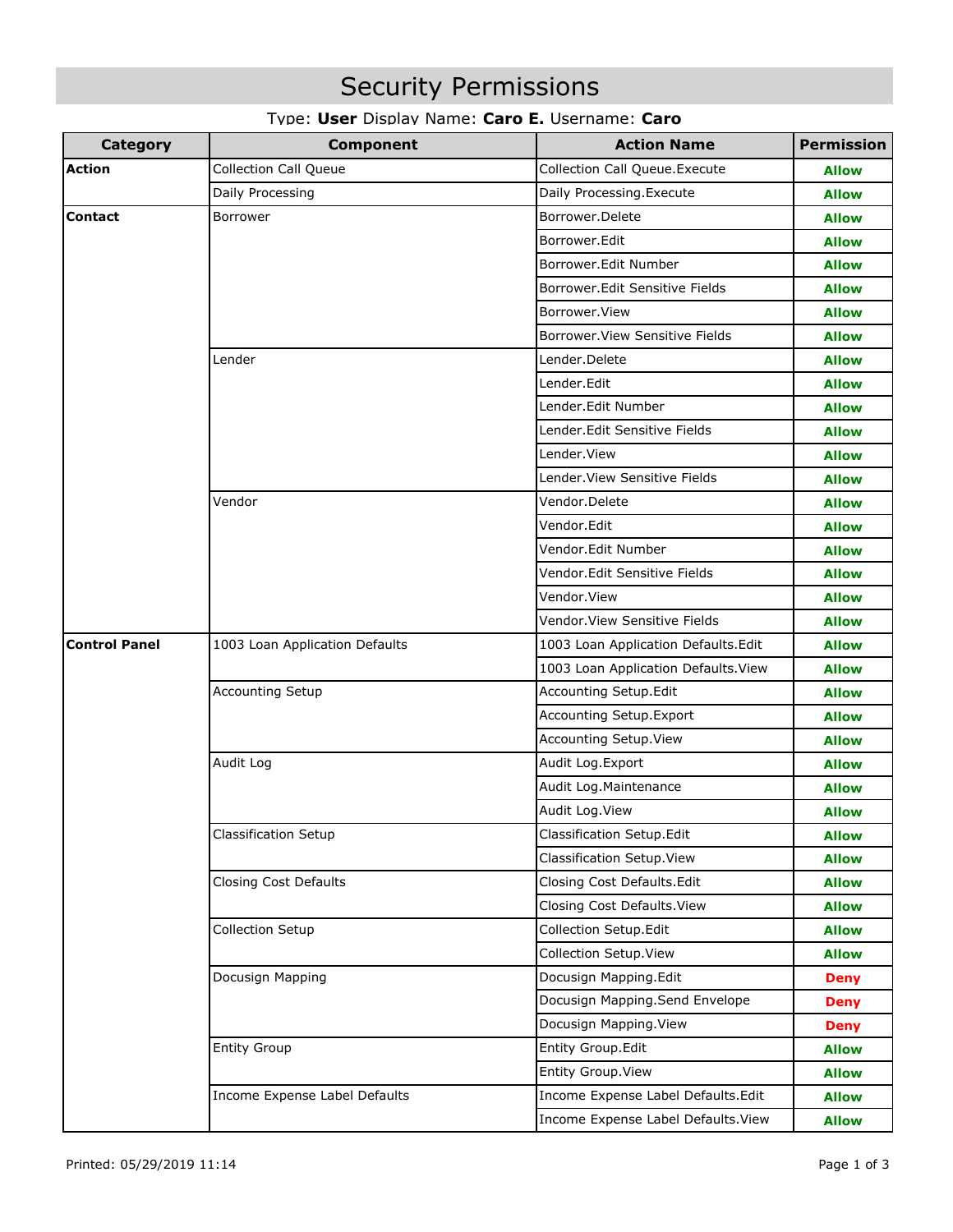# Security Permissions

## Type: **User** Display Name: **Caro E.** Username: **Caro**

| <b>Category</b>      | <b>Component</b>                       | <b>Action Name</b>                              | <b>Permission</b> |
|----------------------|----------------------------------------|-------------------------------------------------|-------------------|
| <b>Control Panel</b> | <b>Interest Rate Index</b>             | Interest Rate Index.Edit                        | <b>Allow</b>      |
|                      |                                        | <b>Interest Rate Index. View</b>                | <b>Allow</b>      |
|                      | Loan Decision Table                    | Loan Decision Table.Edit                        | <b>Allow</b>      |
|                      |                                        | Loan Decision Table. View                       | <b>Allow</b>      |
|                      | Loan Fee Type                          | Loan Fee Type.Edit                              | <b>Allow</b>      |
|                      |                                        | Loan Fee Type.View                              | <b>Allow</b>      |
|                      | Loan Status Setup                      | Loan Status Setup.Edit                          | <b>Allow</b>      |
|                      |                                        | Loan Status Setup. View                         | <b>Allow</b>      |
|                      | Loan Template                          | Loan Template.Delete                            | <b>Deny</b>       |
|                      |                                        | Loan Template.Edit                              | <b>Allow</b>      |
|                      |                                        | Loan Template.View                              | <b>Allow</b>      |
|                      | Lookup Value Setup                     | Lookup Value Setup.Edit                         | <b>Deny</b>       |
|                      |                                        | Lookup Value Setup. View                        | <b>Deny</b>       |
|                      | My Control Panel                       | My Control Panel. Show Trust Account<br>Section | <b>Allow</b>      |
|                      |                                        | My Control Panel. View                          | <b>Allow</b>      |
|                      | Payment Method                         | Payment Method.Edit                             | <b>Allow</b>      |
|                      |                                        | Payment Method. View                            | <b>Allow</b>      |
|                      | Rate Schedule                          | Rate Schedule.Edit                              | <b>Allow</b>      |
|                      |                                        | Rate Schedule. View                             | <b>Allow</b>      |
|                      | Servicing Company                      | Servicing Company.Edit                          | <b>Allow</b>      |
|                      |                                        | Servicing Company. View                         | <b>Allow</b>      |
|                      | <b>System Settings</b>                 | System Settings.Edit                            | Allow             |
|                      |                                        | System Settings. View                           | <b>Allow</b>      |
|                      | Task Assignment                        | Task Assignment.Edit                            | <b>Allow</b>      |
|                      |                                        | Task Assignment. View                           | <b>Allow</b>      |
|                      | Task Management                        | Task Management.edit                            | <b>Allow</b>      |
|                      |                                        | Task Management. View                           | <b>Allow</b>      |
|                      | <b>Trust Account</b>                   | <b>Trust Account Edit</b>                       | Allow             |
|                      |                                        | Trust Account. View                             | <b>Allow</b>      |
|                      | <b>Underwriting Condition Defaults</b> | Underwriting Condition Defaults.Edit            | <b>Allow</b>      |
|                      |                                        | Underwriting Condition Defaults. View           | <b>Allow</b>      |
|                      | User Defined Fields Setup              | User Defined Fields Setup.Edit                  | <b>Deny</b>       |
|                      |                                        | User Defined Fields Setup. View                 | <b>Allow</b>      |
|                      | Vendor Fee Type                        | Vendor Fee Type.Edit                            | <b>Allow</b>      |
|                      |                                        | Vendor Fee Type. View                           | <b>Allow</b>      |
| <b>E-Mail</b>        | E-Mail Manager                         | E-Mail Manager.Edit                             | <b>Allow</b>      |
|                      |                                        | E-Mail Manager. View                            | <b>Allow</b>      |
|                      | E-Mail Template                        | E-Mail Template.Edit                            | <b>Allow</b>      |
|                      |                                        | E-Mail Template. View                           | <b>Allow</b>      |
| Loan                 | Loan                                   | Loan.Add Docs & Logs                            | <b>Allow</b>      |
|                      |                                        | Loan.Delete Docs & Logs                         | <b>Allow</b>      |